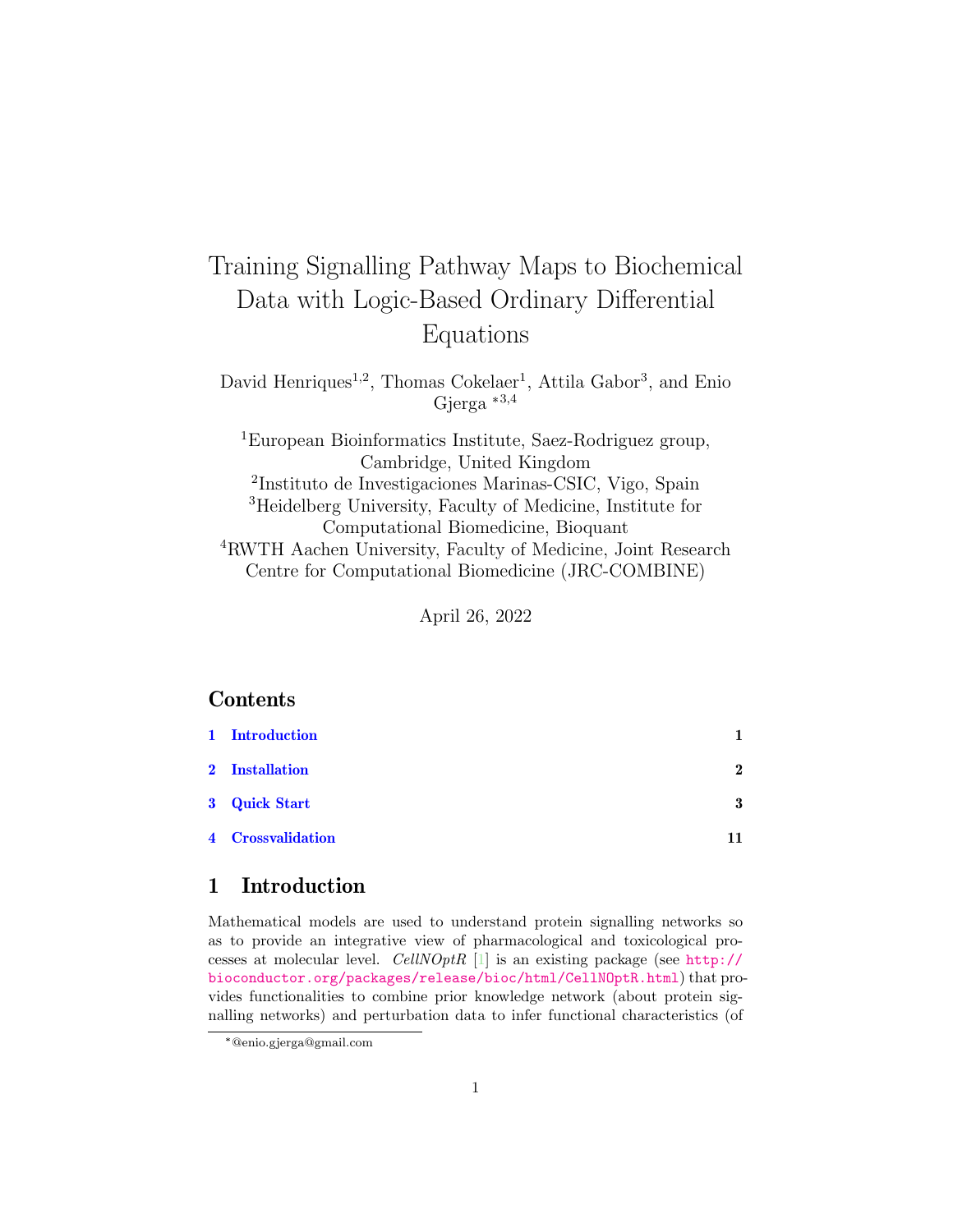the signalling network). While  $Cell NOptR$  has demonstrated its ability to infer new functional characteristics, it is based on a boolean formalism where protein species are characterised as being fully active or inactive. In contrast, logicbased ordinary differential equations allow a quantitive description of a given Boolean model.

The method used here was first published by Wittmann et al. [\[9\]](#page-12-1) by the name of odefy. For a detailed description of the methodology the user is adressed to [\[9\]](#page-12-1) and for a published application example to [\[6\]](#page-12-2).

This package implements the Odefy method and focus mainly extending the CellNOptR capabilities in order to simulate and calibrate logic-based ordinary differential equation model. We provide direct and easy to use interface to optimization methods available in R such as eSSR [\[7\]](#page-12-3) (enhanced Scatter Search Metaheuristic for R) and an R genetic algorithm implementation by the name of genalg in order to perform parameter estimation. Additionally we were specially careful in tackling the main computanional bottlenecks by implementing CNORode simulation engine in the C language using the CVODES library [\[10\]](#page-12-4).

This brief tutorial shows how to use *CNORode* using as a starting point a Boolean model and a dataset consisting in a time-series of several proteins.

#### <span id="page-1-0"></span>2 Installation

CNORode depends on CellNOptR and genalg, which are 2 bioconductor packages. Therefore, in order to install CNORode, open a R session and type:

```
if (!requireNamespace("BiocManager", quietly=TRUE))
     install.packages("BiocManager")
BiocManager::install("CNORode")
```
It may take a few minutes to install all dependencies if you start from scratch (i.e, none of the R packages are installed on your system). Note also that under Linux system, some of these packages necessitate the R-devel package to be installed (e.g., under Fedora type sudo yum install R-devel).

Additionally, for parameter estimation we recommend the use of eSSR. This algorithm is part of the MEIGOR toolbox which is available on BioConductor and it can be downloaded from [https://www.bioconductor.org/packages/](https://www.bioconductor.org/packages/release/bioc/html/MEIGOR.html) [release/bioc/html/MEIGOR.html](https://www.bioconductor.org/packages/release/bioc/html/MEIGOR.html). MEIGOR can be installed by typing

```
if (!requireNamespace("BiocManager", quietly = TRUE))
     install.packages("BiocManager")
BiocManager::install("MEIGOR")
```
Finally, once CNORode is installed you can load it by typing:

library(CNORode)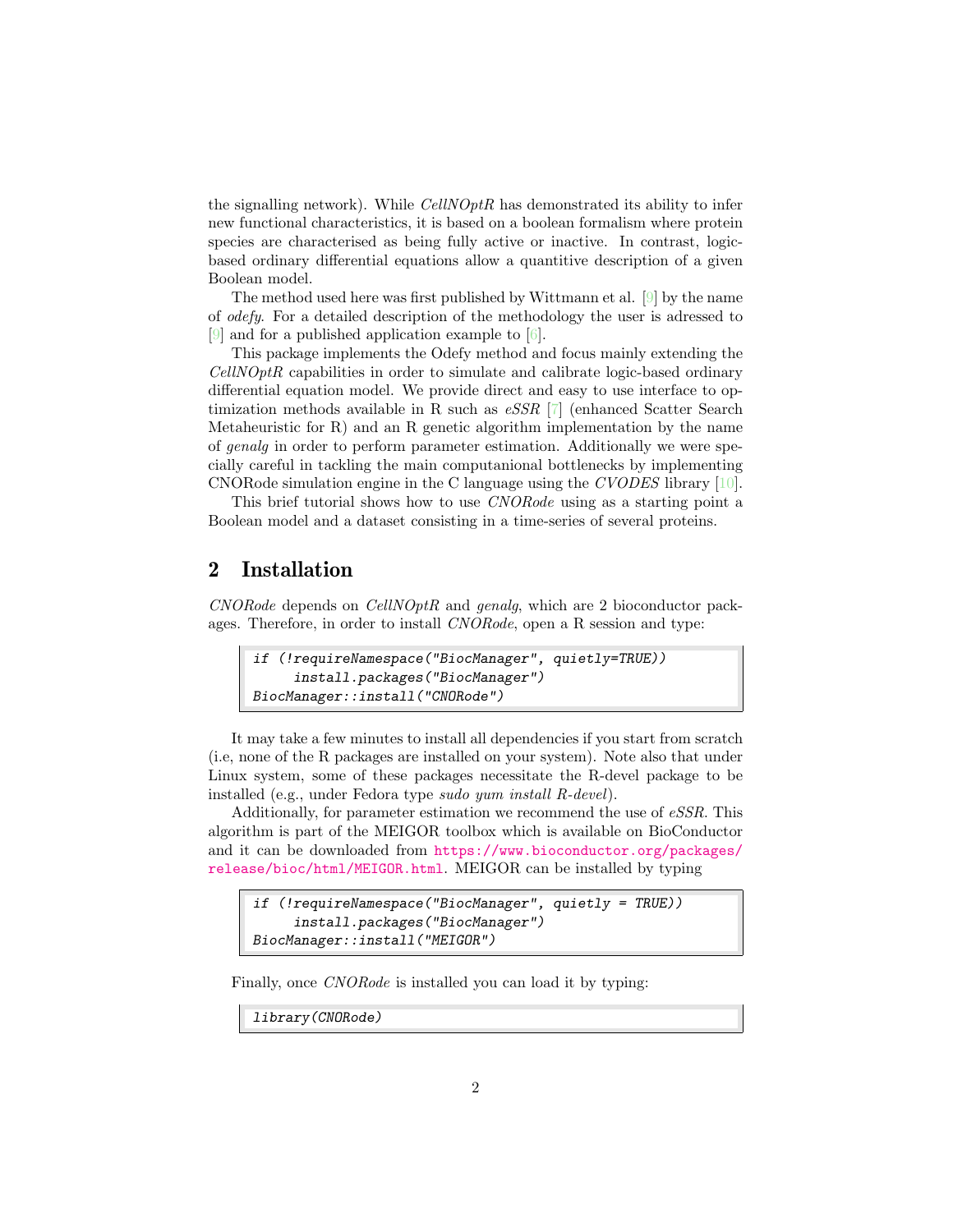# <span id="page-2-0"></span>3 Quick Start

In this section, we provide a quick example on how to use CNORode to find the set of continuous parameters which minimize the squared difference between a model simulation and the experimental data.

Since here we will not be modifying the model structure as opposed to  $CellNOptR$  we will use a model that already contains AND type gates. Such model can be for instance the result of calibrating a prior knowledge network(PKN) with CellNOptR. Please note that a PKN can also be used as Boolean model which will contain only OR type gates.

Detailed information about the model used here (ToyModelMMB\_FeedbackAnd) and additional models can be found at: [https://saezlab.github.io/CellNOpt](https://saezlab.github.io/CellNOptR/5_Models%20and%20Documentation/)R/ [5\\_Models%20and%20Documentation/](https://saezlab.github.io/CellNOptR/5_Models%20and%20Documentation/)



Figure 1: The used model(left panel). A plot from the data, resulting from the plotCNOlist function (right panel).

The example used here is shipped with the CNORode. In order to load the data and model you should type the following commands:

```
library(CNORode)
model=readSIF(system.file("extdata", "ToyModelMMB_FeedbackAnd.sif",
         package="CNORode",lib.loc = .libPaths()));
cno_data=readMIDAS(system.file("extdata", "ToyModelMMB_FeedbackAnd.csv",
         package="CNORode",lib.loc = .libPaths()));
cnolist=makeCNOlist(cno_data,subfield=FALSE);
```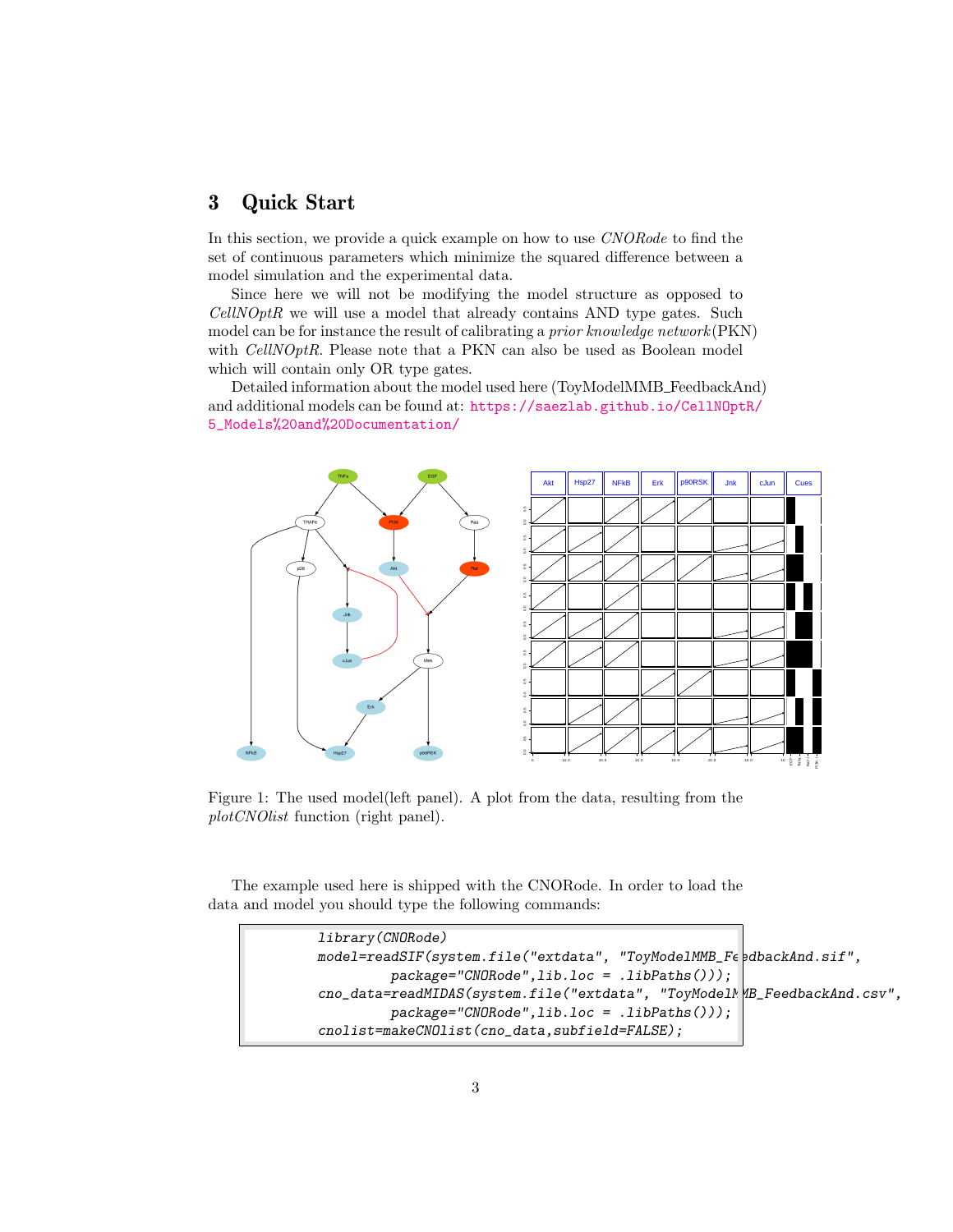The structure from the CNOlist and the Model object is exactly the same as used in the CellNOptR and therefore for a detailed explanation about these structure we direct the reader to the CellNOptR manual.

In order to simulate the model and perform parameter estimation we first need to create a list with the ODE parameters associated with each dynamic state as described in [\[9\]](#page-12-1). Each dynamic state will have a  $\tau$  parameter, as many n and k parameters as inputs. Although the default is to use the normalized Hill function it also possible to use the standard Hill or even not to use any transfer function at all. To illustrate the shape of the equations associated to each dynamic state and the meaning of each parameter, let us show the differential of Mek:

$$
\dot{M}ek = \left[ \left( 1 - \frac{Akt^{n_1}/(k_1^{n_1} + Akt^{n_1})}{1/(k_1^{n_1} + 1)} \right) \cdot \left( \frac{Raf^{n_2}/(k_2^{n_2} + Raf^{n_2})}{1/(k_2^{n_2} + 1)} \right) - Mek \right] \cdot \tau_{Mek}
$$

To create a list of ODE parameters we will typically use the createLBode-ContPars function:

ode\_parameters=createLBodeContParts(model, LB\_n = 1, LB\_k = 0.1,  
LB\_tau = 0.01, UB\_n = 5, UB\_k = 0.9, UB\_tau = 10, default\_n = 3,  
default\_k = 0.5, default\_tau = 1, opt\_n = 1
$$
RLE
$$
, opt\_k = TRUE,  
opt\_tau = TRUE, random = FALSE)

This function creates a general structure where the ODE parameters are ordered according to the model. Some tweaks have been added in order to ease tasks we have found to be common, nevertheless you can edit several attributes manually. If you print the *ode\_parameters* list you will see the following attributes.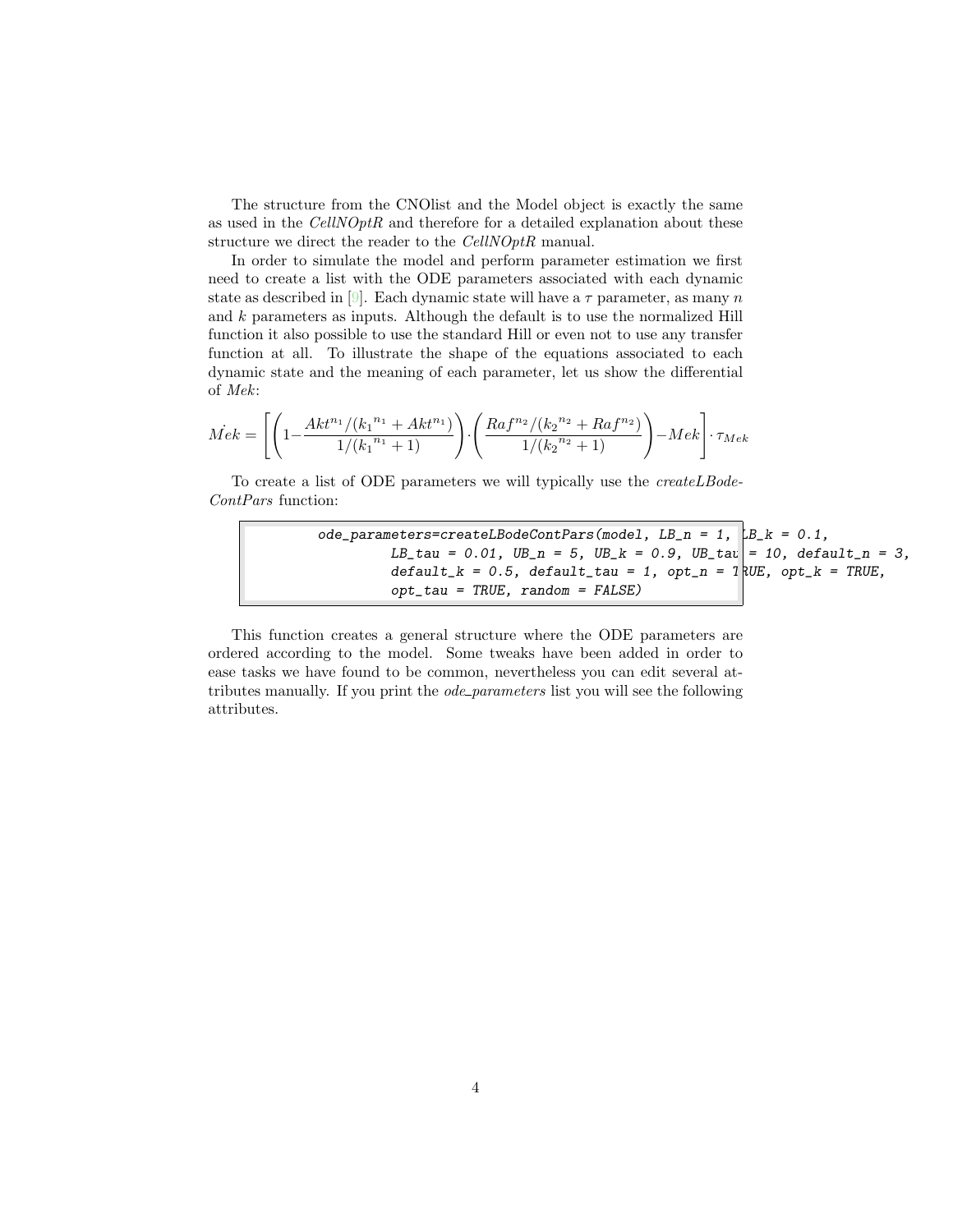| print(ode_parameters)                                                                                                  |            |  |  |
|------------------------------------------------------------------------------------------------------------------------|------------|--|--|
| \$parNames                                                                                                             |            |  |  |
| [1]<br>"cJun_n_Jnk"<br>"TRAF6_ $k$ _Jr $k$ "<br>"cJun_k_Jnk"<br>"TRAF6_n_Jnk"                                          |            |  |  |
| [5]<br>$"tau\_Jnk"$<br>"Mek_n_Erk"<br>$"tau_T$<br>"Mek_k_Erk"                                                          |            |  |  |
| $[9]$ "Jnk_n_cJun"<br>"TRAF6_ $n_p$ 3 $\beta$ "<br>$''Jnk_k_cJun''$<br>$"tau\_cJun"$                                   |            |  |  |
| $[13]$ "TRAF6_k_p38"<br>$"tau_p38"$<br>"TNFa_n_TRAF6" "TNFa_k_TRAF6"                                                   |            |  |  |
| $[17]$ "tau_TRAF6"<br>$"PI3K_n_Akt"$<br>"PI3K_k_Akt"<br>$"tau_A$ kt"                                                   |            |  |  |
| $[21]$ " ${\tt Ras\_n\_Raf}$ "<br>$^{\prime\prime}$ Ras_k_Raf $^{\prime\prime}$<br>$"TNFa_n_PISK"$<br>$"tau_R$ af"     |            |  |  |
| [25] "TNFa_k_PI3K"<br>"EGF_n_PI3K"<br>$"EGF\_k\_PI3K"$<br>$"tau_P I3K"$                                                |            |  |  |
| $[29]$ "EGF_n_Ras"<br>$"tau_R$ as"<br>$"EGF\_k\_Ras\,"$<br>$"Akt_n_M$<br>$[33]$ " $\texttt{Akt\_k\_Mek}$ "<br>$"tau_M$ |            |  |  |
| "Raf_n_Mek" "Raf_k_Mek"<br>[37] "Erk_n_Hsp27"<br>"Erk_k_Hsp27" "p38_n_Hsp27" "p38_k_Hsp27"                             |            |  |  |
| [41] "tau_Hsp27" "TRAF6_n_NFkB" "TRAF6_k_NFkB" "tau_NFkB"                                                              |            |  |  |
| [45] "Mek_n_p90RSK" "Mek_k_p90RSK" "tau_p90RSK"                                                                        |            |  |  |
|                                                                                                                        |            |  |  |
| \$parValues                                                                                                            |            |  |  |
| [1] 3.0 0.5 3.0 0.5 1.0 3.0 0.5 1.0 3.0 0.5 1.0 3.0 0.5 1.0 3.0 0.5                                                    |            |  |  |
| [17] 1.0 3.0 0.5 1.0 3.0 0.5 1.0 3.0 0.5 3.0 0.5 1.0 3.0 0.5 $\sharp$ .0 3.0                                           |            |  |  |
| [33] 0.5 3.0 0.5 1.0 3.0 0.5 3.0 0.5 1.0 3.0 0.5 1.0 3.0 0.5 $\mu$ .0                                                  |            |  |  |
| \$index_opt_pars                                                                                                       |            |  |  |
| [1] 1 2 3 4 5 6 7 8 9 10 11 12 13 14 15 16 17 18 19 20 21 22                                                           |            |  |  |
| [23] 23 24 25 26 27 28 29 30 31 32 33 34 35 36 37 38 39 40 41 42 43 44                                                 |            |  |  |
| $[45]$ 45 46 47                                                                                                        |            |  |  |
|                                                                                                                        |            |  |  |
| $$index_n$<br>[1] 1 3 6 9 12 15 18 21 24 26 29 32 34 37 39 42 45                                                       |            |  |  |
|                                                                                                                        |            |  |  |
| $$index_k$                                                                                                             |            |  |  |
| [1] 2 4 7 10 13 16 19 22 25 27 30 33 35 38 40 43 46                                                                    |            |  |  |
|                                                                                                                        |            |  |  |
| \$index_tau                                                                                                            |            |  |  |
| [1] 5 8 11 14 17 20 23 28 31 36 41 44 47                                                                               |            |  |  |
|                                                                                                                        |            |  |  |
| \$LB                                                                                                                   |            |  |  |
| [1] 1.00 0.10 1.00 0.10 0.01 1.00 0.10 0.01 1.00 0.10 0.01 1.00 0.10                                                   |            |  |  |
| [14] 0.01 1.00 0.10 0.01 1.00 0.10 0.01 1.00 0.10 0.01 1.00 0.10 1.00                                                  |            |  |  |
| [27] 0.10 0.01 1.00 0.10 0.01 1.00 0.10 1.00 0.10 0.01 1.00 $(10 1.00$                                                 |            |  |  |
| [40] 0.10 0.01 1.00 0.10 0.01 1.00 0.10 0.01                                                                           |            |  |  |
|                                                                                                                        |            |  |  |
| \$UB                                                                                                                   |            |  |  |
| $[1]$ 5.0 0.9 5.0 0.9 10.0 5.0 0.9 10.0 5.0 0.9 10.0                                                                   | 5.0<br>0.9 |  |  |
| $[14]$ 10.0 5.0 0.9 10.0 5.0 0.9 10.0 5.0 0.9 10.0 5.0                                                                 | b.9<br>5.0 |  |  |
| 0.9 10.0<br>[27]<br>$0.9$ 10.0<br>5.0 0.9 10.0<br>5.0 0.9 5.0<br>$5.0\,$                                               | b.9<br>5.0 |  |  |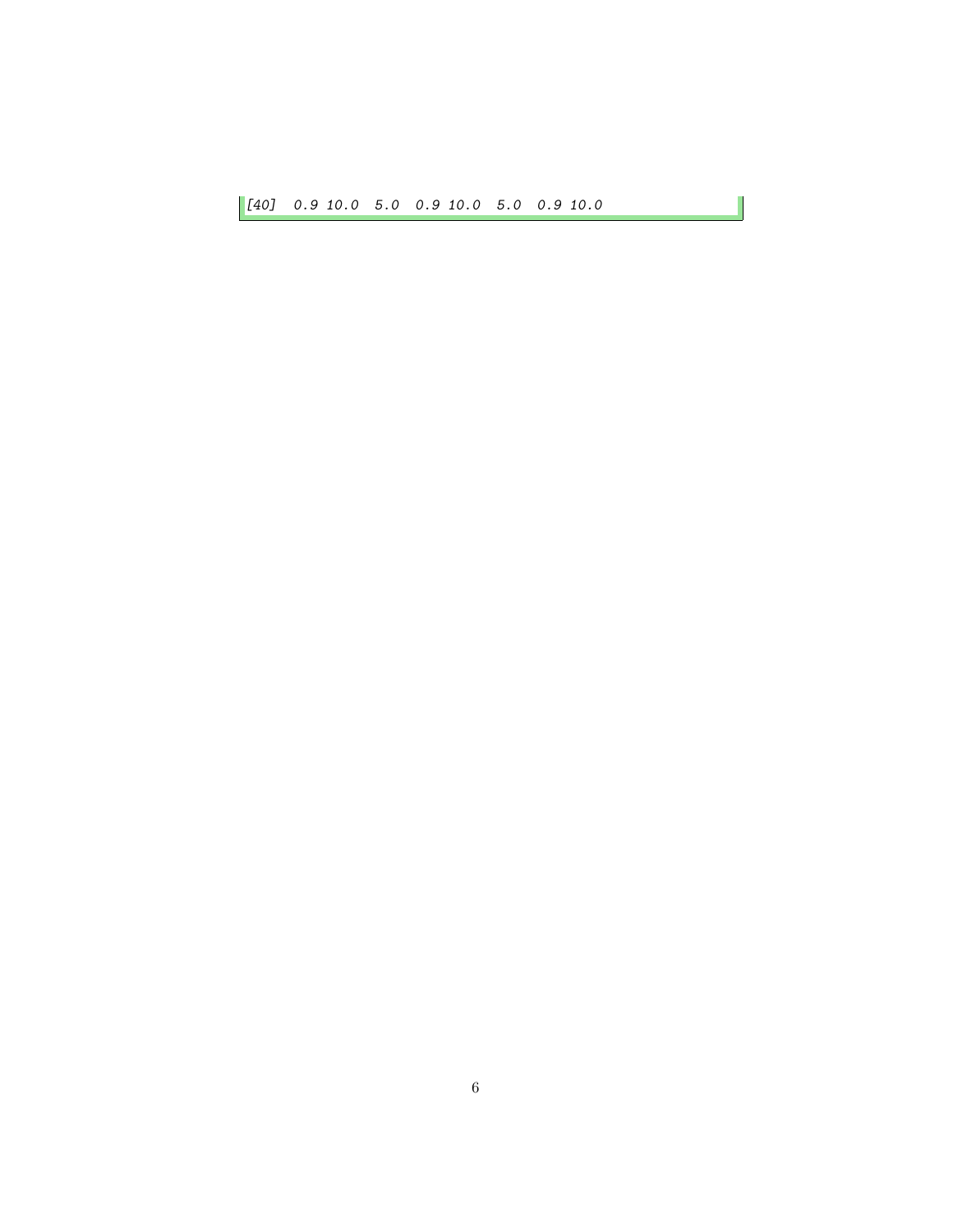Typically before running an optimization run you will want to choose which type of parameters you want to optimize. The field *index\_opt\_pars* defines which parameters are meant to be optimized. In the createLBodeContPars, if you choose  $opt\_tau$  as  $TRUE$  all  $\tau$  parameters will be added to the index\_opt\_pars array, the same idea is valid for  $n$  and  $k$  parameters.

It is also possible to choose default values for lower and upper bounds for the parameters of a given type, e.g.  $\tau$  (*LB\_tau* and *UB\_tau*), as well as a default initial value for such parameters.

Once we have the ODE parameters structure we are ready to run a simulation or optimization process. To run a simulation we can use the getLBodeModel or getLBodeDataSim, depending on if we want to simulate only the signals present in the CNOlist object or all the species in the model. Additionally plotLBode-DataSim or plotLBodeModelSim will also return the values of a model simulation while plotting the same values. In figure [2,](#page-6-0) we use plotLBodeModelSim to plot all the experiments sampled in 5 different instants (timeSignals).





<span id="page-6-0"></span>Figure 2: A model simulation plotted with  $plotLBodeModelSim$ ...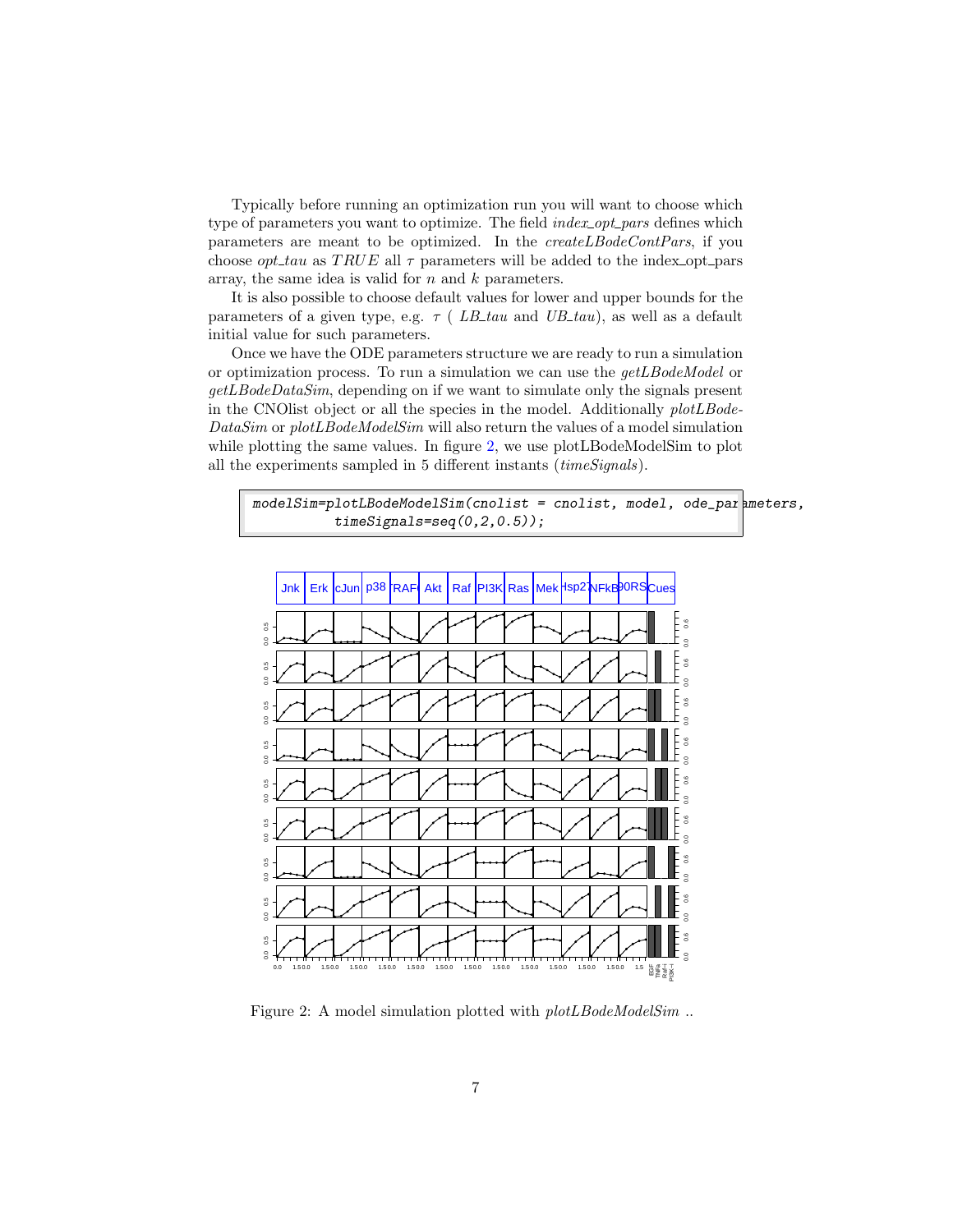As previously mentioned, we provide two optimization algorithms that allow parameter estimation Both of these algorithms have specific parameters that can be tunned on each specific problem (please check CNORode manual for detailed information). For instance, in order to run the genetic algorithm for 10 iterations and a population of size of 10, we can use the following code:

```
initial\_parsecreateBodeContParse(model, LB_n = 1, LB_k = 0.1)LB\_tau = 0.01, UB\_n = 5, UB\_k = 0.9, UB\_tau = 10, r \text{ and } om = TRUE)
#Visualize initial solution
simulatedData=plotLBodeFitness(cnolist, model,initial_pars)
paramsGA = defaultParametersGA()paramsGA$maxStepSize = 1
paramsGA$popSize = 50
paramsGA$iter = 100
paramsGA$transfer_function = 2
opt_pars=parEstimationLBode(cnolist,model,ode_parameters=initial_pars,
         paramsGA=paramsGA)
#Visualize fitted solution
simulatedData=plotLBodeFitness(cnolist, model,ode_parameters=opt_pars)
```
Model optimisation using eSS:

```
requireNamespace("MEIGOR")
initial_pars=createLBodeContPars(model,
         LB_n = 1, LB_k = 0.1, LB_tau = 0.01, UB_n = 5,
         UB_k = 0.9, UB_t = 10, random = TRUE)
#Visualize initial solution
fit\_result\_ess =
         parEstimationLBodeSSm(cnolist = cnolist,
                                                     model = n pde1,
                                                     ode\_param eters = initial\_pars,
                                                     maxeval = |1e5,maxtime = 20,
                                                     local\_sol ver = "DHC",transfer_{\text{function}} = 3)
#Visualize fitted solution
# simulatedData=plotLBodeFitness(cnolist, model,ode_parameters=fit_result_ess)
```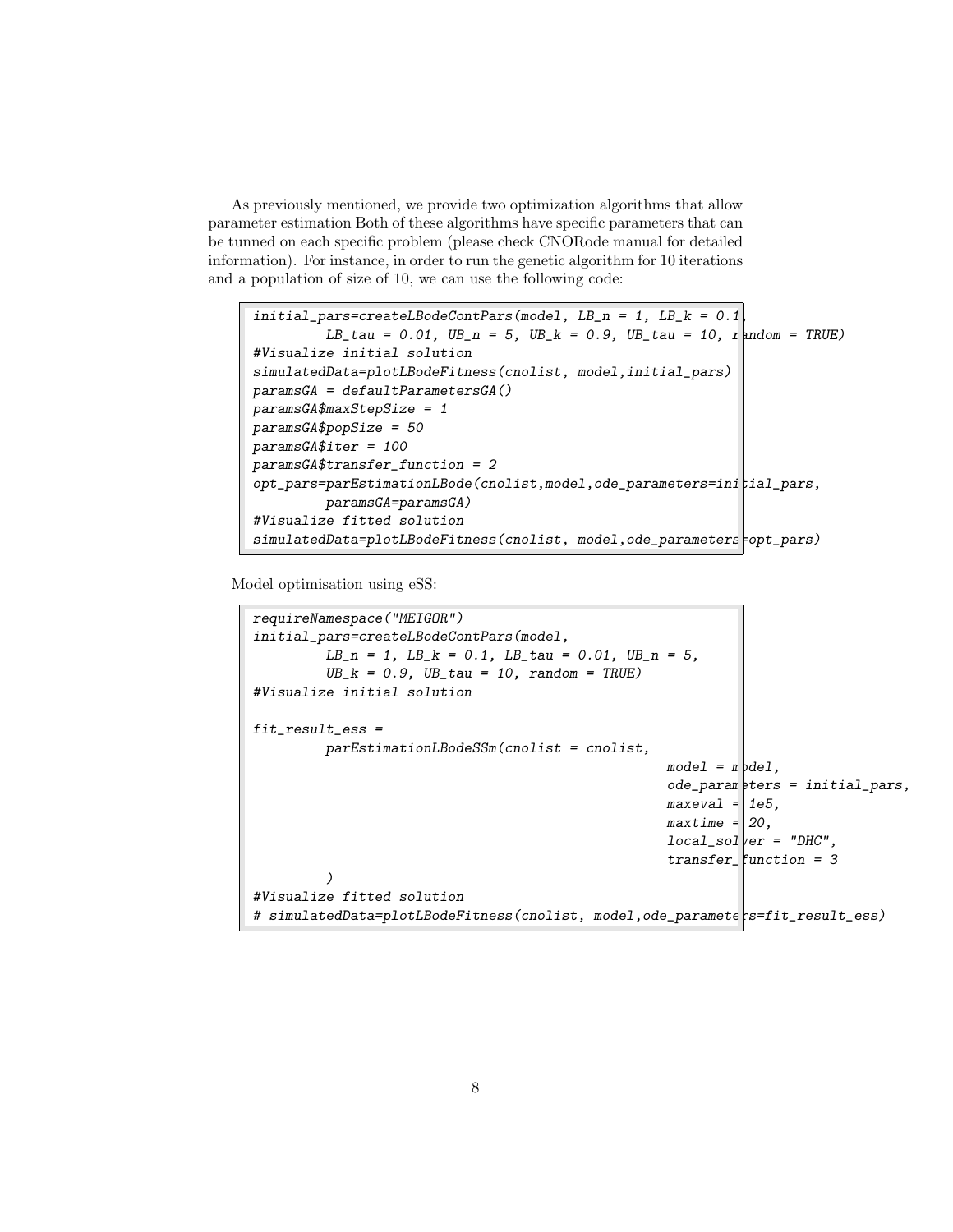

initial\_pars,  $transfer\_function$ 



Figure 3: The initial solution before optimization. Each row corresponds to an experiment with a particular combination of stimuli and inhibitors. The columns correspond to the measured values (triangles) and the simulated values (dashed blue lines) from a given signal. The background color gives an indication of squared difference where red means high error and white low error.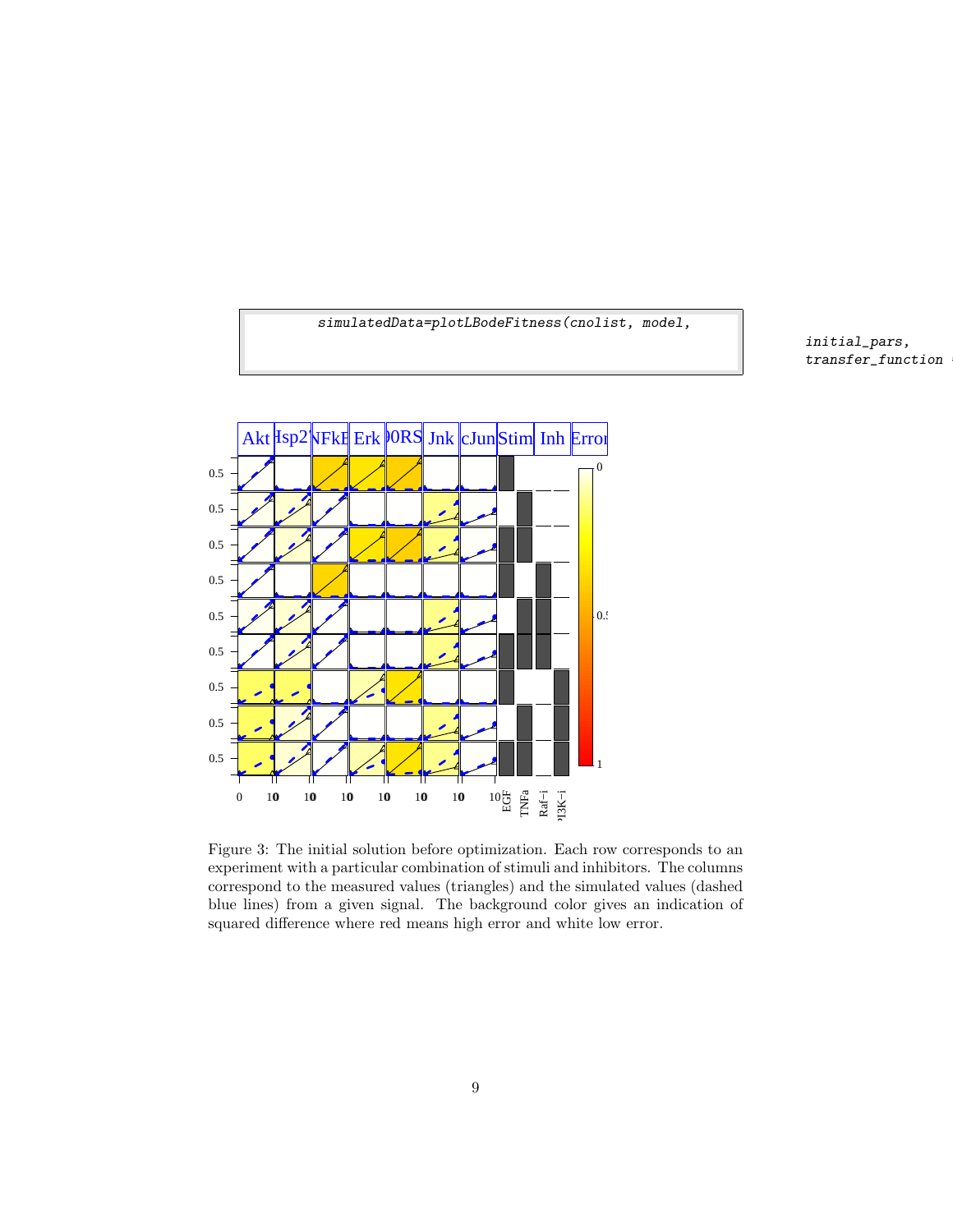simulatedData=plotLBodeFitness(cnolist, model,

 $ode\_parameters=fit$  $transfer\_function$ 



Figure 4: A solution obtained by optimization with a genetic algorithm. Each row corresponds to an experiment with a particular combination of stimuli and inhibitors. The columns correspond to the measured values (triangles) and the simulated values (dashed blue lines) from a given signal. The background color gives an indication of squared difference where red means high error and white low error.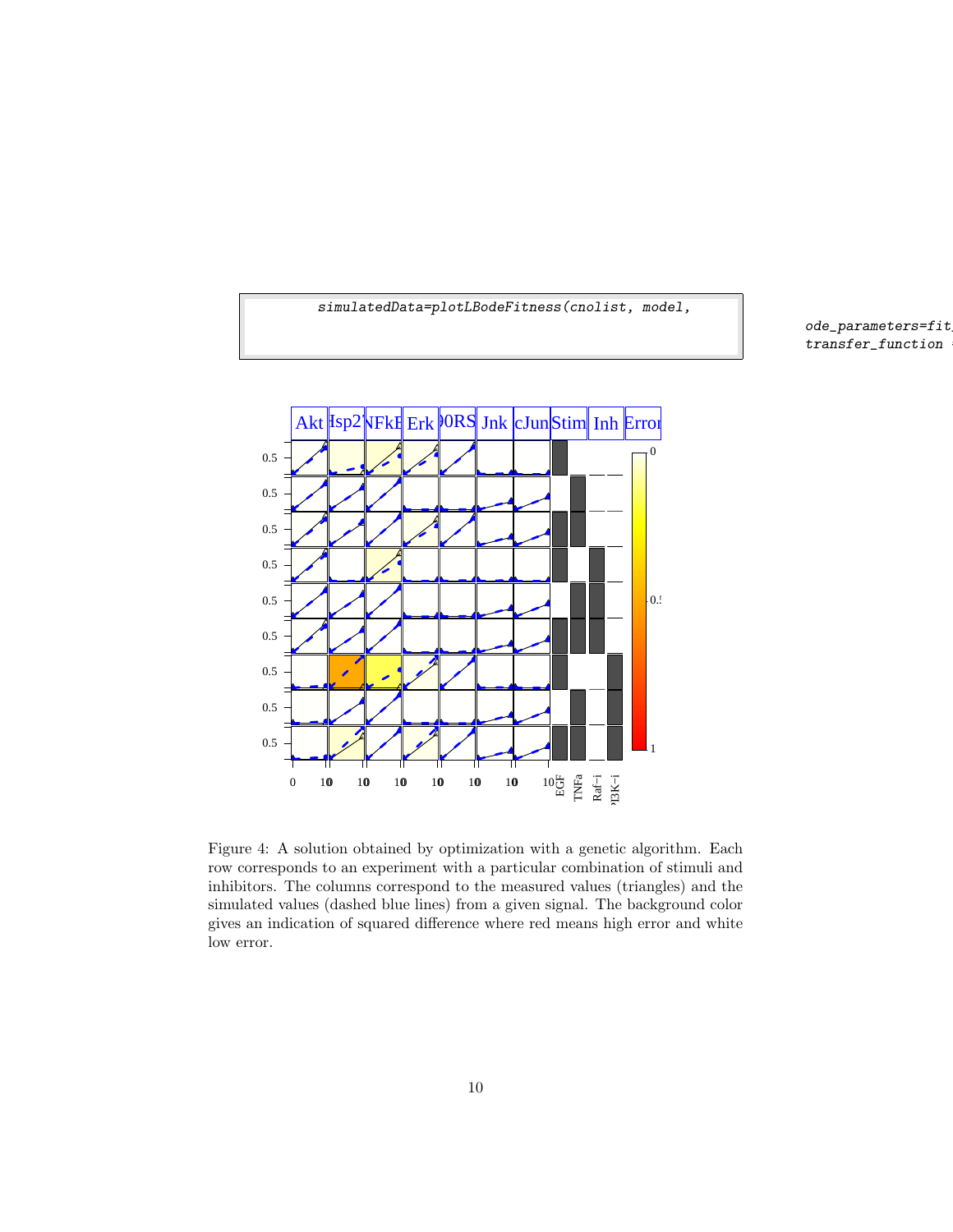In addition to eSSR and genalg its is fairly easy to use any other continuous optimization algorithm. In the following example we show how to generate and use an the objective function in order to use it with a variant of eSSR(part of MEIGOR package) that uses multiple cpus:

```
library(MEIGOR)
f_hepato<-getLBodeContObjFunction(cnolist, model, initial_pars, indices=NULL,
  time = 1, verbose = 0, transfer_function = 2, reltol = 1e-\beta5, atol = 1e-03,
maxStepSize = Inf, maxNumSteps = 1e4, maxErrTestsFalse = 5(, nan\_fac = 1)n_pars=length(initial_pars$LB);
problem<-list(f=f_hepato, x_L=initial_pars$LB[initial_pars$index_opt_pars],
         x_U=initial_pars$UB[initial_pars$index_opt_pars]);
#Source a function containing the options used in the CeSSR publication
source(system.file("benchmarks","get_paper_settings.R",package="MEIGOR"))
#Set max time as 20 seconds per iteration
opts<-get_paper_settings(20);
Results<-CeSSR(problem,opts,Inf,Inf,3,TRUE,global_save_list=c('cnolist','model',
 'initial_pars'))
```
## <span id="page-10-0"></span>4 Crossvalidation

CNORode offers the possibility to perform a k-fold cross-validation for logicode models in order to assess the predictive performance of our models. In k-iterations a fraction of the data is eliminated from the CNOlist. The model is trained on the remaining data and then the model predicts the held-out data. Then the prediction accuracy is reported for each iteration. Three different resampling strategies about how we can split the training and the test set: 1)Resampling of the data-points, 2)Re-sampling of the experimental conditions and 3)Resampling of the observable nodes.

In the example below, we show an example about how we can apply the cross-validation analysis over a small toy case-study from Macnamara et al. 2012.

```
library(CellNOptR)
library(CNORode)
library(MEIGOR)
# MacNamara et al. 2012 case study:
data(PKN_ToyPB, package="CNORode")
data(CNOlist_ToyPB, package="CNORode")
# original and preprocessed network
plotModel(pknmodel, cnodata)
model = preprocessing(data = cnodata, model = pknmodel,
                       compression = T, expansion = T)
plotModel(model, cnodata)
plotCNOlist(CNOlist = cnodata)
```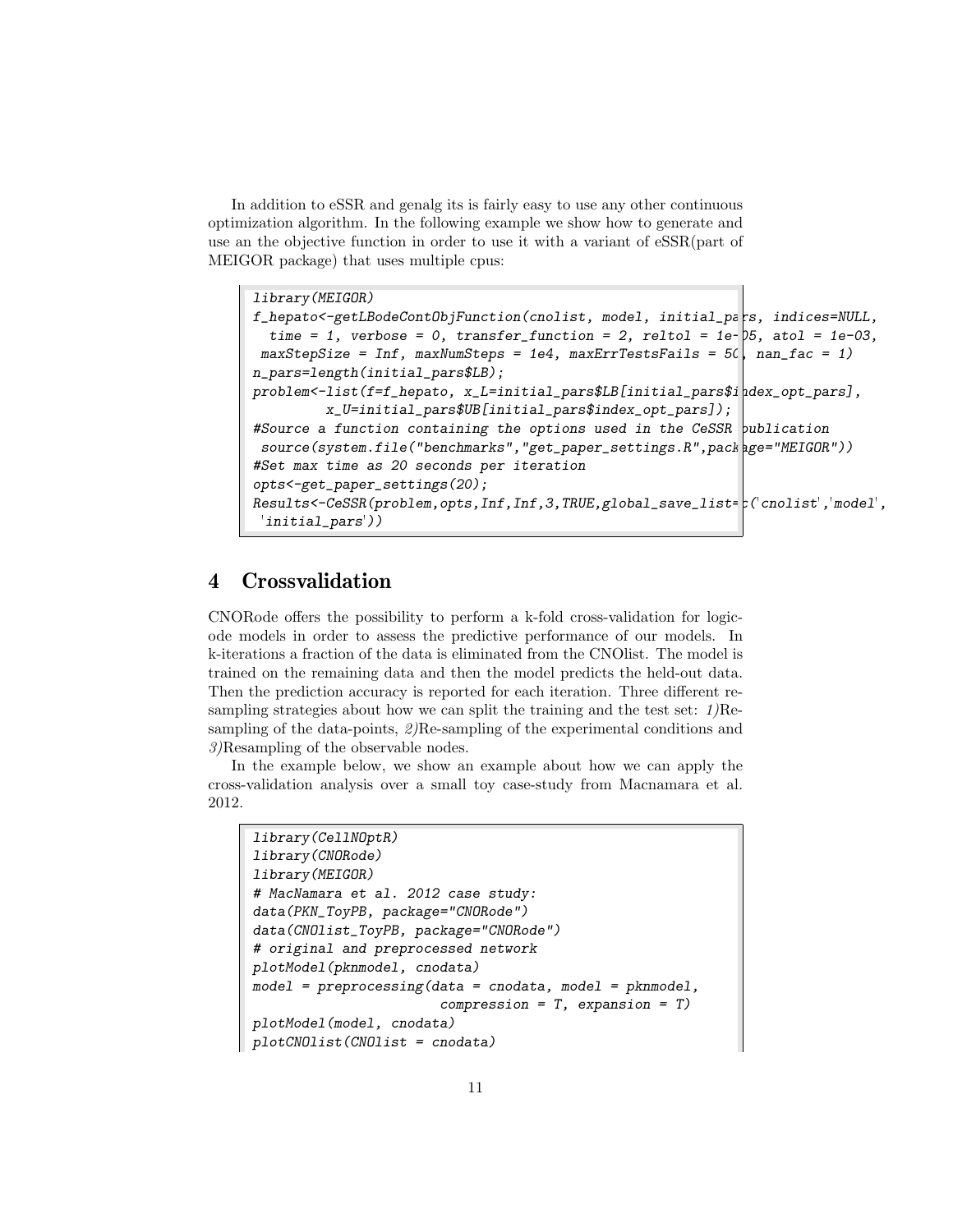```
# set initial parameters
ode_parameters=createLBodeContPars(model, LB\_n = 1, LB\_k = 0LB\_tau = 0, UB\_n = 4, UE\_k = 1,
                                     UB\_tau = 1, default_n = \beta, default_k = 0.5,
                                    default\_tau = 0.01, opt_p = FALSE, opt_k = TRUE,
                                     opt\_tau = TRUE, random = TRUE)
## Parameter Optimization
# essm
paramsSSm=defaultParametersSSm()
paramsSSm$local_solver = "DHC"
paramsSSm$maxtime = 600;
paramsSSm$maxeval = Inf;
paramsSSm$atol=1e-6;
paramsSSm$reltol=1e-6;
paramsSSm$nan_fac=0;
paramsSSm$dim_refset=30;
paramsSSm$n_diverse=1000;
paramsSSm$maxStepSize=Inf;
paramsSSm$maxNumSteps=10000;
transferFun=4;
paramsSSm$transfer_function = transferFun;
paramsSSm$lambda_tau=0
paramsSSm$lambda_k=0
paramsSSm$bootstrap=F
paramsSSm$SSpenalty_fac=0
paramsSSm$SScontrolPenalty_fac=0
# run the optimisation algorithm
opt_pars=parEstimationLBode(cnodata,model, method="essm",
                             ode_parameters=ode_parameters, paramsSSm=paramsSSm)
plotLBodeFitness(cnolist = cnodata, model = model,
                  ode\_parameters = opt\_pars, transfer_function = 4)
# 10-fold crossvalidation using T1 data
# We use only T1 data for crossvalidation, because data
# in the T0 matrix is not independent.
# All rows of data in T0 describes the basal condition.
# Crossvalidation produce some text in the command window:
library(doParallel)
registerDoParallel(cores=3)
R = crossvalidate ODE (CNOlist = cnodata, model = model,type="datapoint", nfolds=3, parallel = 1 RUE,
                    ode_parameters = ode_parameters, paramsSSm = paramsSSm)
```
For more, please information about the *crossvalidateODE* function, please check its documentation.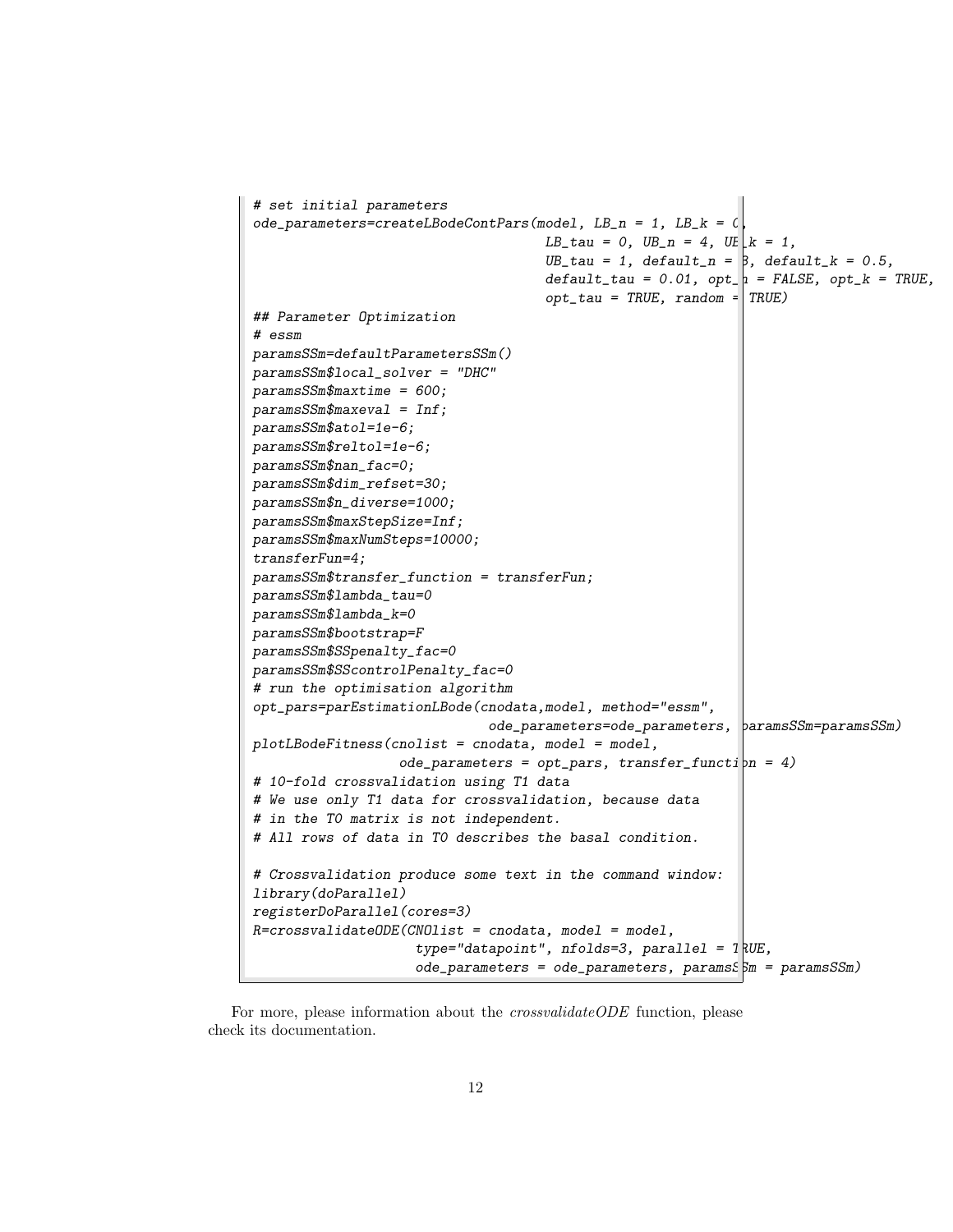#### References

- <span id="page-12-0"></span>[1] C. Terfve. CellNOptR: R version of CellNOpt, boolean features only. R package version 1.2.0, (2012) http://www.bioconductor.org/packages/release/bioc/html/CellNOptR.html
- [2] L.G. Alexopoulos, J. Saez-Rodriguez, B.D. Cosgrove, D.A. Lauffenburger, P.K Sorger.: Networks inferred from biochemical data reveal profound differences in toll-like receptor and inflammatory signaling between normal and transformed hepatocytes. Molecular & Cellular Proteomics: MCP 9(9), 1849– 1865 (2010).
- [3] M.K. Morris, I. Melas, J. Saez-Rodriguez. Construction of cell type-specific logic models of signalling networks using CellNetOptimizer. Methods in Molecular Biology: Computational Toxicology, Ed. B. Reisfeld and A. Mayeno, Humana Press.
- [4] M.K. Morris, J. Saez-Rodriguez, D.C. Clarke, P.K. Sorger, D.A. Lauffenburger. Training Signaling Pathway Maps to Biochemical Data with Constrain ed Fuzzy Logic: Quantitative Analysis of Liver Cell Responses to Inflammatory Stimuli. *PLoS Comput Biol.*  $7(3)$   $(2011)$ :  $e1001099$ .
- [5] J. Saez-Rodriguez, L. Alexopoulos, J. Epperlein, R. Samaga, D. Lauffenburger, S. Klamt and P.K. Sorger. Discrete logic modelling as a means to link protein signalling networks with functional analysis of mammalian signal transduction. Molecular Systems Biology, 5:331, 2009.
- <span id="page-12-2"></span>[6] Dominik Wittmann, Jan Krumsiek, Julio S. Rodriguez, Douglas Lauffenburger, Steffen Klamt, and Fabian Theis. Transforming boolean models to continuous models: methodology and application to t-cell receptor signaling. BMC Systems Biology, 3(1):98+, September 2009.
- <span id="page-12-3"></span>[7] Egea, J.A., Maria, R., Banga, J.R. (2010) An evolutionary method for complex-process optimization. Computers & Operations Research 37(2):315- 324.
- [8] Egea, J.A., Balsa-Canto, E., Garcia, M.S.G., Banga, J.R. (2009) Dynamic optimization of nonlinear processes with an enhanced scatter search method. Industrial & Engineering Chemistry Research 49(9): 43884401.
- <span id="page-12-1"></span>[9] Jan Krumsiek, Sebastian Polsterl, Dominik Wittmann, and Fabian Theis. Odefy - from discrete to continuous models. BMC Bioinformatics, 11(1):233+, 2010.
- <span id="page-12-4"></span>[10] R. Serban and A. C. Hindmarsh "CVODES: the SensitivityEnabled ODE Solver in SUNDIALS," Proceedings of IDETC/CIE 2005, Sept. 2005, Long Beach, CA. Also available as LLNL technical report UCRLJP200039.